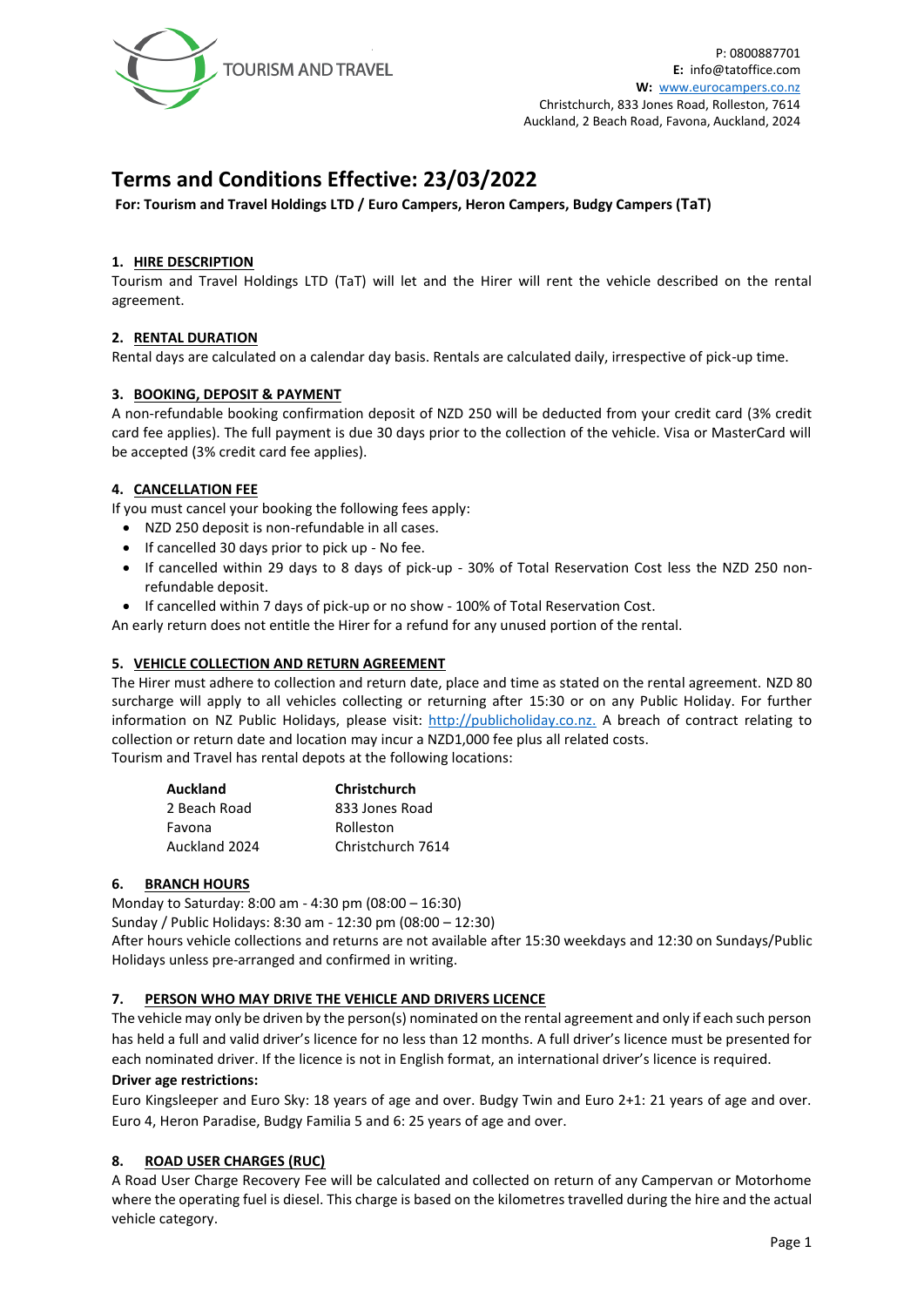

# **9. RESTRICTED ROADS**

TaT vehicles may only be driven on sealed/bitumen or well-maintained roads. Driving on un-signposted gravel roads is expressly forbidden. Driving on unsealed or gravel entrances to camping is speed limited to 10kms per hour. Vehicles are not permitted to be driven on: Any beaches including Ninety Mile Beach (Northland), Skippers Road (Queenstown), unsealed parts of the Tasman Valley Road (Mt. Cook), unsealed parts of the Wanaka-Mount Aspiring Road, Bluff Road between Kuaotunu and Matarangi and north of Colville Township (Coromandel).

#### **10. USE OF THE VEHICLE**

The Hirer and any user the Hirer permit to use the vehicle is solely responsible for observing the New Zealand Road Rules, safe driving, and operation of the vehicle to avoid accidents or injury to people or property. Operating the vehicle in a careless or unsafe manner can be determined solely at the discretion of TaT and may result in the retention of the security bond (see clause 16). A single vehicle rollover is considered a breach of this condition and has an excess of NZD5,000 plus occurring costs.

#### **The Hirer will not be allowed for the vehicle to be:**

- a) driven by a person under the influence of drugs/alcohol
- b) left with the ignition key in the vehicle while it is unoccupied**.**
- c) damaged by submersion in water, contact with salt water, river crossing, driving through flooded areas or on the beach driving.
- d) used for any illegal purpose or in any race, rally or contest.
- e) used to tow any vehicle or trailer.
- f) used to carry more persons than is permitted by any relevant authority.
- g) used for transporting and haulage of goods other than what might be reasonably expected of a leisure rental.
- h) Smoking of cigarettes, cigars, and e-cigarettes is strictly forbidden inside of the vehicle. Failure to follow these instructions will result in a NZD 500 fee.
- i) alter the vehicle in any way.
- j) used to transport animals, excluding registered guide dogs or with written permission.
- k) driven over the allowed speed limit.

#### **11. HIRER'S OBLIGATION**

The Hirer shall ensure that the recommended levels are maintained with respect to the water in the radiator of the vehicle, the oil and the tyre pressures of the vehicle. Should the vehicle warning lights indicate any potential malfunction, or the instruments indicate that the engine is getting too hot the Hirer will contact TaT IMMEDIATELY or within 24 hours. The Hirer shall ensure that all reasonable care is taken in handling and parking the vehicle. In particular, the Hirer must ensure that the vehicle is securely locked, the vehicle is in Gear or N/P for automatic vehicles and the handbrake is engaged when not in use.

The Hirer will be responsible for any costs for damage and recovery, including towing charges, staff time and expenses that occurred because the Hirer did not maintain the vehicle properly. The Hirer must call TaT within 24 hours with any issues relating to the vehicle to give us the opportunity to rectify the problem. Failing to do so will result in decline of any refund from TaT. All refunds are processed post rental after assessing each claim. This process can take several weeks but TaT will use its best endeavours to complete this in a timely manner. TaT will reimburse the Hirer for expenditure up to NZD 100 reasonably incurred in rectifying any mechanical failure. For repairs costing over NZD100 TaT will need to be informed. Receipts must be submitted for any repair, or the claim will not be paid.

The Hirer is responsible for keeping up to date with weather updates and associated warnings. Furthermore, the Hirer is responsible for ensuring any roads entered are not subject to severe weather warnings or flooding. Entering roads with severe weather warnings is at the driver's risk and will be liable for any cost that may occur. It is the Hirer's responsibility to be aware of and act in compliance with all New Zealand Transport Agency rules and regulations.

#### **12. ROADSIDE ASSISTANCE**

In an event of technical problems or a mechanical breakdown, the Hirer must contact Tourism and Travel Holdings LTD. For problems while traveling call Freephone 0800 88 77 01. Our roadside assistance is available at the TaT opening hours. TaT liability extends only to the refund of hire charges if the breakdown has directly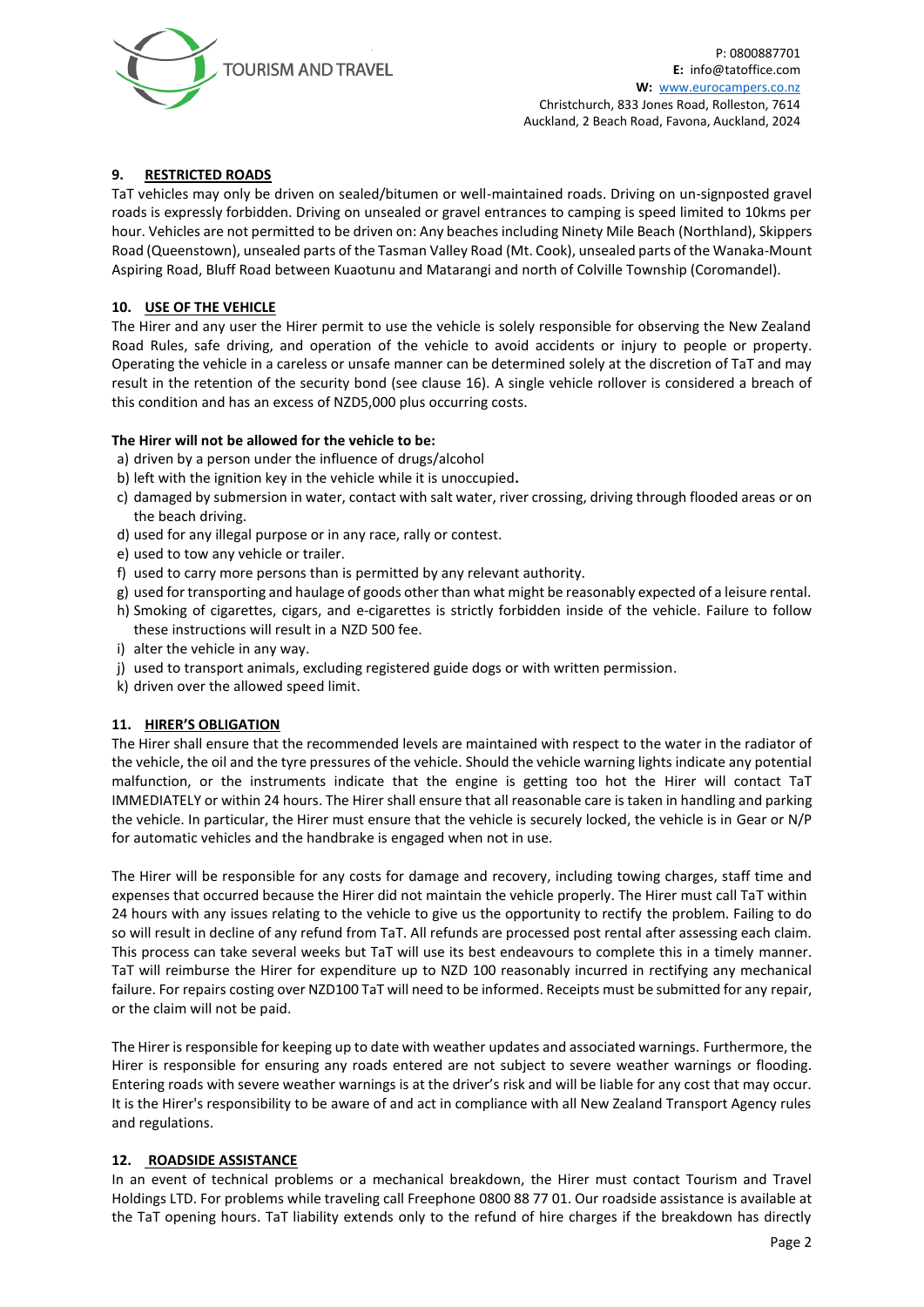

P: 0800887701 **E:** [info@tatoffice.com](mailto:info@tatoffice.com) **W:** [www.eurocampers.co.nz](http://www.eurocampers.co.nz/) Christchurch, 833 Jones Road, Rolleston, 7614 Auckland, 2 Beach Road, Favona, Auckland, 2024

caused a delay in travel of 24 hours or more the refund is maximum the amount of the daily hire costs to TaT. If the delay is under 24 hours in one location TaT denies any refund request. No responsibility for out-of-pocket expenses, including accommodation charges or meals or loss of enjoyment resulting from a breakdown or accident will be accepted. Failure to follow the instructions of the TaT helpdesk (or authorised contractors) will void any entitlement to compensation and may incur additional fees.

#### **13. VEHICLE AVAILABILITY**

Vehicles cannot be requested by make or model, only by vehicle category. TaT will endeavour to supply the vehicle category selected; TaT reserves the right to substitute an alternative vehicle without prior notification. Should the Hirer decide to voluntarily downgrade their vehicle type, they will not be entitled to a refund. In the case of unforeseen circumstances TaT has the right to cancel the booking prior to pick-up at any time and will repay to the Hirer or Agent the received hire amount.

#### **Rental period extension:**

A hire extension is subject to availability and authorisation by Tourism and Travel Holdings LTD.

## **14. VEHICLE INSURANCE**

TaT offers three types of accident insurance options. The Hirer acknowledges that he/she has been informed about all insurance options prior to commencing the hire. The Hirer is liable for the insurance excess that applies to each insurance claim. The options are:

## • **"Risk Taker" Insurance**

There is no daily charge. The Excess is NZD5,000 for all drivers over 25 years of age (Additional NZD1,000 will apply for all drivers under 25 years). A Windscreen and Tyre Insurance (1 front windshield, multiple windscreen chips and 2 tyres) can be purchased for an additional NZD 7 per hire day (excludes service for changing a tyre). **The Insurance Excess will be held as a Bond on the Hirer's nominated Credit/Debit Card for the duration of the hire.**

#### • **"All Good" Insurance**

Daily charge of NZD 25, with an Excess of NZD2,000 (Additional NZD1,000 will apply for all drivers under 25 years). A Windscreen and Tyres Insurance (1 front windshield, multiple windscreen chips and 2 tyres) can be purchased for additional NZD 7 per hire day (excludes service for changing a tyre). **The Insurance Excess will be held as a Bond on the Hirer's nominated Credit/Debit Card for the duration of the hire.**

#### • **"No Worries" Insurance**

**Daily charge of NZD 45 has no Excess for drivers over 25 years** (NZD1,000 Excess will apply for all drivers under 25 years). The Windscreen and Tyre Insurance (1 front windshield, multiple windscreen chips and 2 tyres) is included (excludes service for changing a tyre).

Insurance cost is capped at a maximum of 50 days. The vehicle is insured for vehicle damages, third party vehicle damages and third-party property damage only. The liability excess applies to each claim, not rental. The liability excess is applicable regardless of who is at fault and must be paid at the time the incident is reported, not at the completion of the rental. Where a third party is involved the vehicle security deposit will be refunded only if TaT is successful in recovering the cost of the damages from the third party. Please note that third party claims can take many months to resolve.

The Drivers Experience Excess will not apply for claims due to loss caused by fire, theft, attempted theft or illegal conversion, or breakage of windscreen or window glass.

#### **15. INSURANCE EXCLUSIONS**

**Damage as identified below is specifically excluded from TaT insurance cover. The Hirer remains fully liable for all costs incurred.**

- a) Any damage due to vehicle use in contravention of clause 10 'Use of Vehicle'.
- b) Any damage caused by careless, wilful or reckless driving or negligence resulting in damage to the hired vehicle or third-party vehicle/property.
- c) Any damage caused by driving on restricted roads (see Clause 9).
- d) Any damage or loss of personal belongings or injuries sustained during the rental.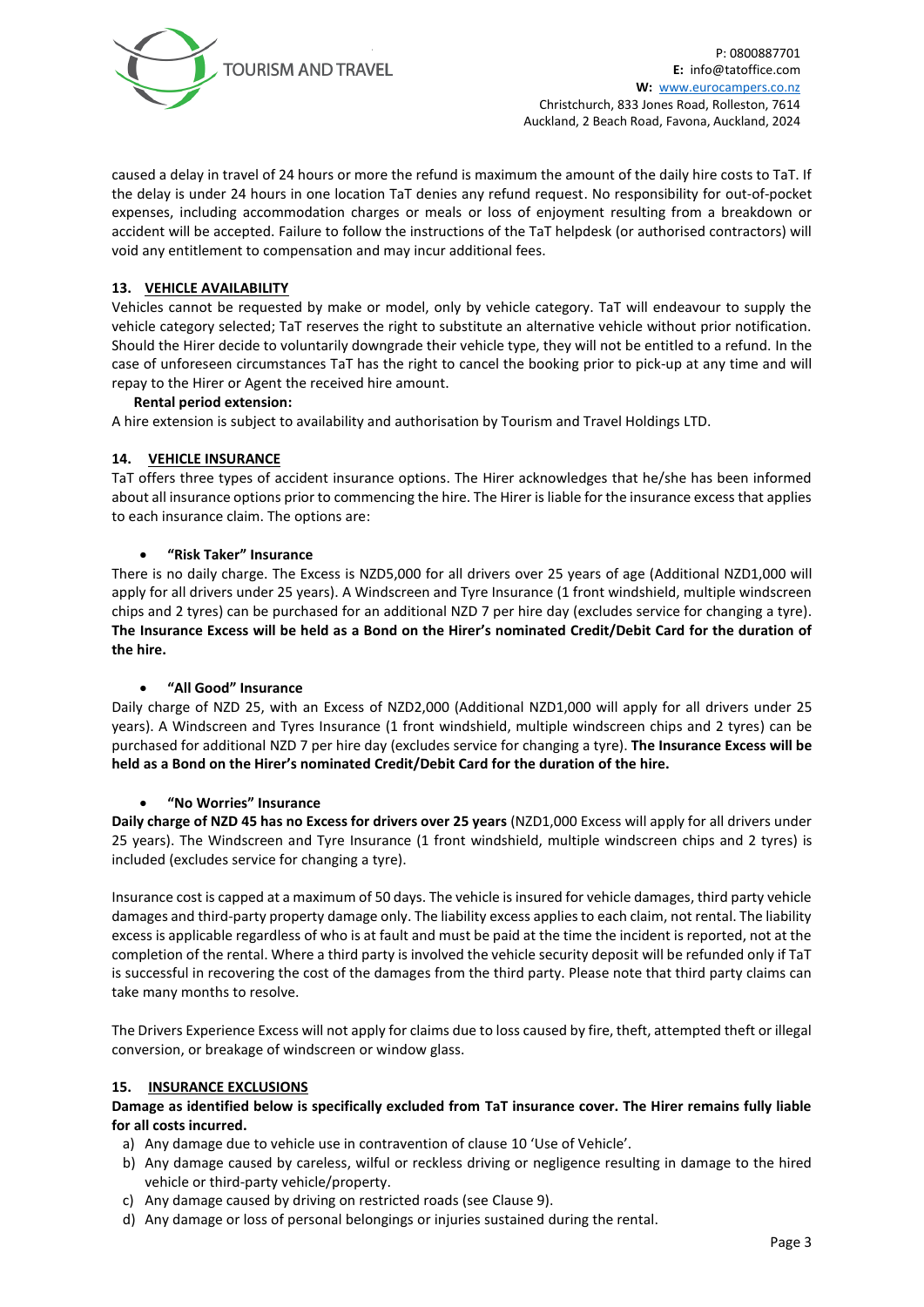

- e) Any damage caused to the vehicle due to the use of snow chains.
- f) Any damage caused to the vehicle because total load (kg) has exceeded recommended load.
- g) Any damage due to use of incorrect or contaminated fuel.
- h) Any damage caused by filling any of the vehicles holding tanks with any incorrect fluid or substances.
- i) Any damage that has occurred to the vehicle which could have been avoidable. For example, driving with hand brake on.
- j) Any roof damage occurred due to entering, underestimating, or not following height restrictions, parking underneath a tree or by climbing/sitting on the roof.
- k) All costs because of breakages, loss, theft or defacement of the vehicle's exterior, interior, and accessories regardless of who is at fault.
- l) In an event where the Hirer is deemed by TaT and/or the local authorities to have been careless, negligent, or wilful in failing to abide by the local authority road rules, resulting in damage to the hired vehicle or third-party vehicle/property, TaT is authorised to charge a min. amount of NZD5,000 from the Hirers registered credit card, until the insurance claim is settled.
- m) Any cost to retrieve or recover a vehicle, which has become bogged, submerged, caught, trapped, stuck or restricted in anyway and/or has been abandoned.
- n) Any cost to replace keys, which have become broken, lost, stolen, or retrieval of keys, which have been locked in the vehicle.
- o) Any damages caused by drivers not identified on the rental agreement and/or drivers that have a licence that has been cancelled or suspended and/or drivers who have a licence that is classified as a learners or probationary licence.
- p) used to tow any vehicle or trailer.

## **16. CREDIT CARD AUTHORISATION AND SECURITY BOND**

**The Hirer must provide a valid credit card** (Mastercard or Visa) to pay the security bond which is equivalent to the insurance excess applicable. The Bond is fully refundable after the hire of the vehicle provided that:

- a) The vehicle has been returned to the agreed location and at the agreed time (NZD1,000 fee).
- b) The vehicle is returned in a reasonable clean condition inside and outside (fees may apply).
- c) The vehicle is returned with a full fuel tank (fees may apply).
- d) The vehicle is returned with full LPG gas bottles (fees may apply).
- e) The vehicle is returned with an empty toilet cassette and wastewater tank (fees may apply).
- f) No evidence of smoking in the vehicle has been found.
- g) No damage has incurred to the vehicle or any  $3^{rd}$  party property.
- h) The insurance exclusions have not been violated.
- i) All infringement notices, traffic fines or toll road charges have been paid.
- j) The Road User Recovery Charge at the rate specified at the commencement of the hire period has been paid.
- k) No items of TaT have been lost, stolen, or damaged.

**The Hirer agrees that the registered credit card will be charged, or the security bond be used to cover any cost.** 

# **17. PROCEDURES IN CASE OF ACCIDENT**

#### **If the Hirer is involved in a vehicle accident whilst on hire, the following procedures must be followed:**

# **A. At the scene of accident, the Hirer must:**

- a) Obtain the names and addresses of third parties and any witnesses.
- b) Report the accident to police (call 111 when necessary) regardless of estimated damage costs.
- c) Not accept blame or insist the other party is at fault.
- d) If possible, photograph damage to all vehicle(s) and registration number(s).
- e) Phone the TaT branch on 0800 887 701 with the accident details within 24 hours.
- f) Complete the provided accident claim form and email it along with any photos and additional information within 24 hours to info@tatoffice.com.

# **B. Exchange Vehicle:**

- a) The availability of an exchange vehicle is not guaranteed; provision is subject to availability, Hirer's location, accident liability and remaining hire duration. Additional charges may incur.
- b) If an exchange vehicle is required because of major accident damages to the vehicle, the Hirer is responsible for making their own way to the nearest TaT Branch or pick up location at their own cost.